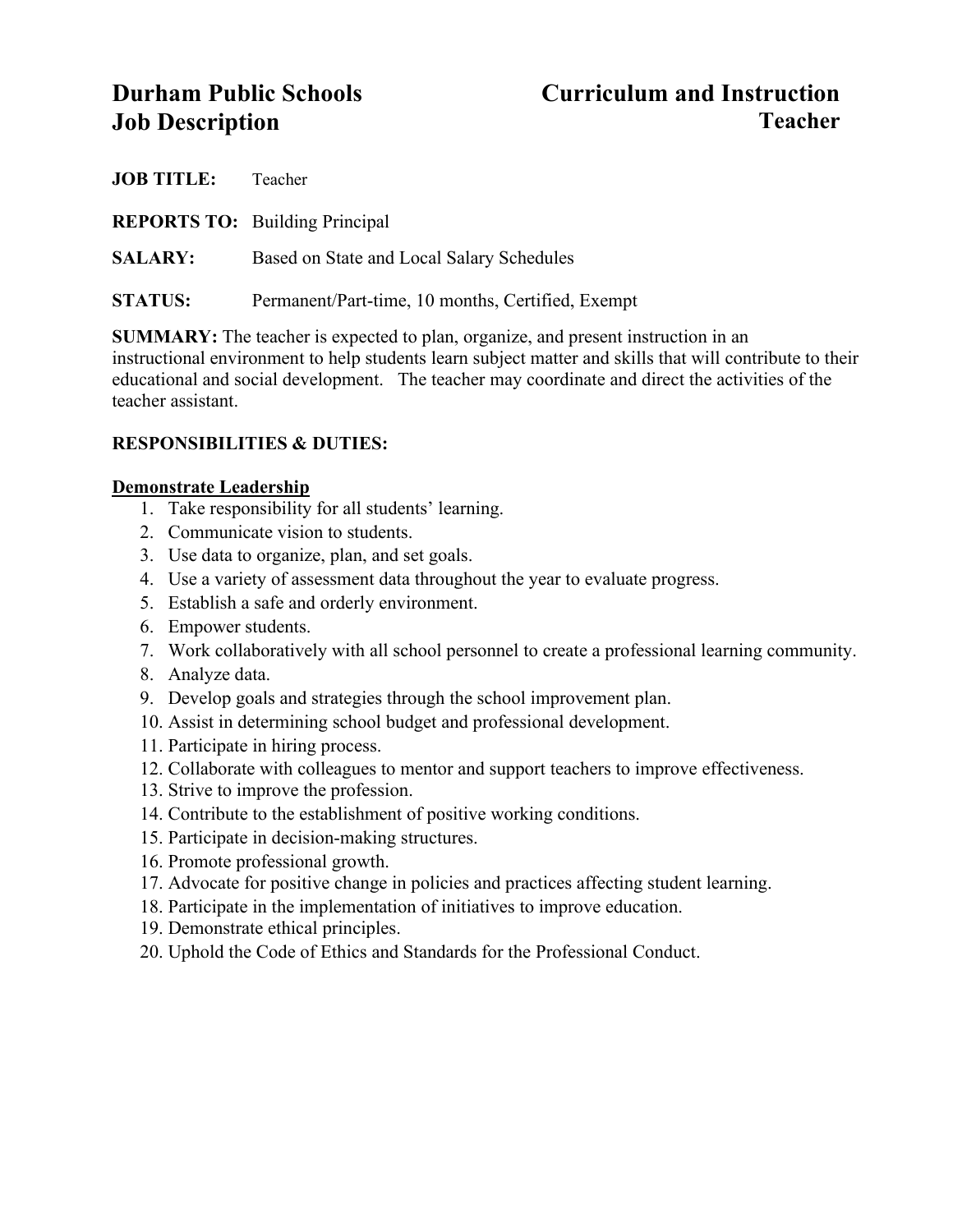# **Establish a Respectful Environment for a Diverse Population of Students**

- 1. Encourage an environment that is inviting, respectful, supportive, inclusive, and flexible.
- 2. Demonstrate knowledge of diverse cultures.
- 3. Select materials and develop lessons that counteract stereotypes and incorporate contributions.
- 4. Recognize the influences on a child's development, personality, and performance.
- 5. Consider and incorporate different points of view.
- 6. Maintain high expectations for all students.
- 7. Appreciate differences and value contributions by building positive, appropriate relationships.
- 8. Collaborate with specialists.
- 9. Engage students and ensure they meet the needs of their students through inclusion and other models of effective practice.
- 10. Improve communication and collaboration between the school and the home and community.
- 11. Promote trust and understanding and build partnerships with school community.
- 12. Seek solutions to overcome obstacles that prevent family and community involvement.

# **Know the Content**

- 1. Teach the North Carolina Standard Course of Study.
- 2. Develop and apply strategies to make the curriculum rigorous and relevant.
- 3. Develop literacy skills appropriate to specialty area.
- 4. Know subject beyond the content they teach.
- 5. Direct students' curiosity into an interest in learning.
- 6. Know links between grade/subject and the North Carolina Standard Course of Study.
- 7. Relate content to other disciplines.
- 8. Promote global awareness and its relevance.
- 9. Incorporate life skills which include leadership, ethics, accountability, adaptability, personal productivity, personal responsibility, people skills, self-direction, and social responsibility.
- 10. Demonstrate the relationship between the core content and 21st century content that includes global awareness; financial, economic, business and entrepreneurial literacy; civic literacy; and health and wellness awareness.

# **Facilitate Learning for Students**

- 1. Know how students think and learn.
- 2. Understand the influences on student learning and differentiate instruction.
- 3. Keep abreast of evolving research.
- 4. Adapt resources to address the strengths and weaknesses of students.
- 5. Collaborate with colleagues.
- 6. Use data for short- and long-range planning.
- 7. Engage students in the learning process.
- 8. Monitor and modify plans to enhance student learning.
- 9. Respond to cultural diversity and learning needs of students.
- 10. Choose methods and materials as they strive to eliminate achievement gaps.
- 11. Employ a wide range of techniques using information and communication technology, learning styles, and differentiated instruction.
- 12. Know appropriate use of technology.
- 13. Help students use technology to learn content, think critically, solve problems, discern reliability, use information, communicate, innovate, and collaborate.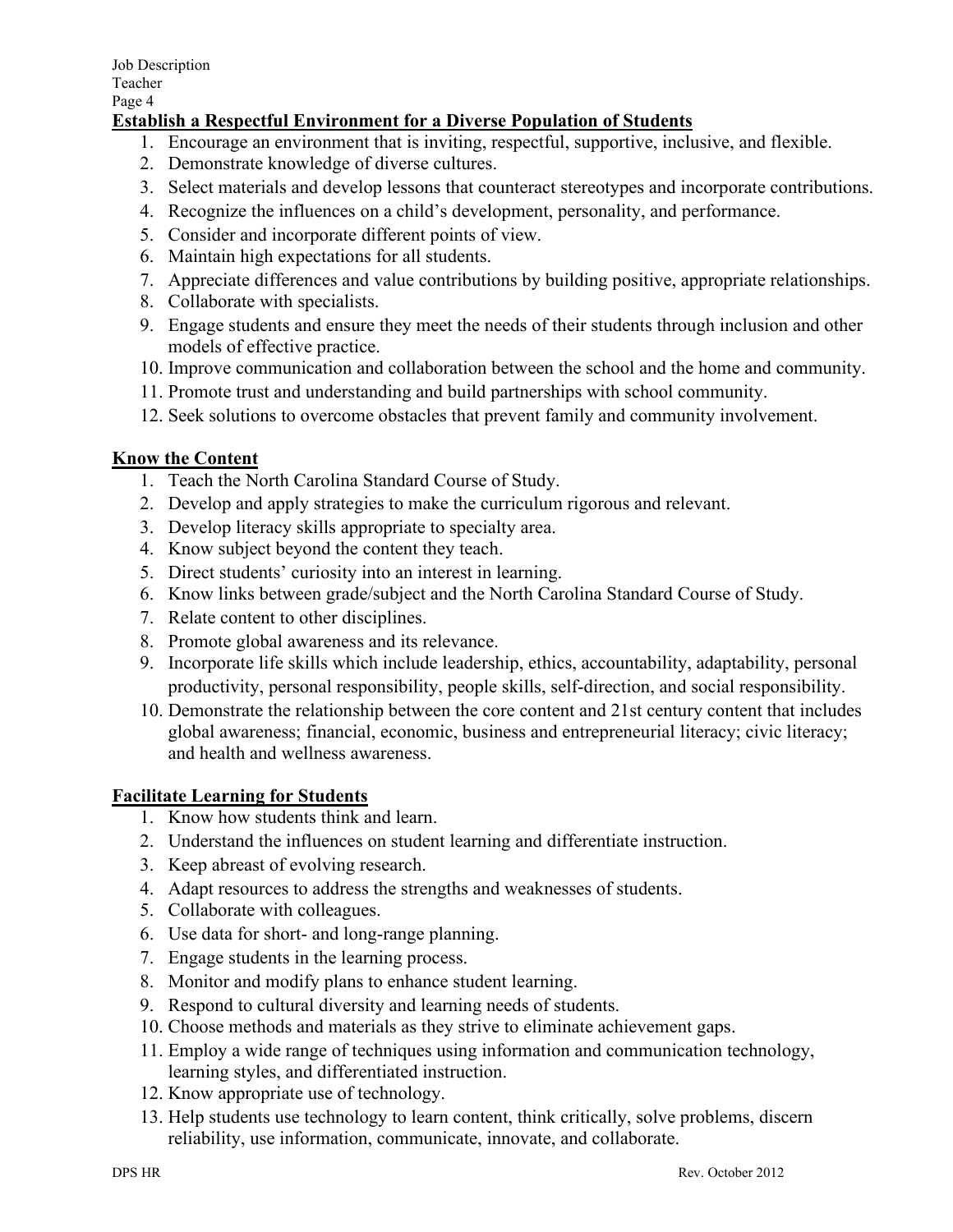- 14. Help students develop critical thinking and problem-solving skills.
- 15. Teach the importance of cooperation and collaboration.
- 16. Organize learning teams in order to help students define roles, strengthen social ties, improve communication and collaborative skills, interact with people from different cultures and backgrounds, and develop leadership qualities.
- 17. Communicate clearly with students in a variety of ways.
- 18. Assist students in articulating thoughts and ideas clearly and effectively.
- 19. Use multiple indicators, both formative and summative, to evaluate student progress.
- 20. Provide opportunities for self-assessment.
- 21. Use assessment systems to inform instruction and demonstrate evidence of students' 21st century knowledge, skills, performance, and dispositions.

### **Reflect on Practice**

- 1. Analyze student learning.
- 2. Think systematically and critically about learning in their classroom: why learning happens and what can be done to improve student achievement.
- 3. Collect and analyze student performance data to improve effectiveness.
- 4. Participate in continued, high quality professional development.
- 5. Investigate and consider new ideas that improve teaching and learning.
- 6. Adapt practice based on data.

### **Contribute to the Academic Success of Students**

- 1. Understand that the work of the teacher results in acceptable, measurable progress for students.
- 2. Understand that the work of the teacher results in acceptable, measurable progress for students based on established performance expectations using appropriate data to demonstrate growth.

# **Other**

- 1. Attend all required trainings school or the District.
- 2. Utilize current technology to complete tasks.
- 3. Interact and answer questions professionally and appropriately with staff members, administration, parents, the public and district staff in person, email, and via telephone.
- 4. Perform other duties and responsibilities as assigned by supervisor.

# **MINIMUM EDUCATION, EXPERIENCE AND REQUIREMENTS:**

Must be a graduate from a 4 year accredited college or university. A degree in education is preferred or meet the requirements to obtain a teaching license. This position requires a North Carolina teaching license.

# **PHYSICAL REQUIREMENTS:**

Must be physically able to sit, stand, and walk. Physical demand requirements are for light work; lifting boxes up to 20 pounds.

#### **DISCLAIMER:**

The following statements of the job description are intended to describe the general nature and level of work performed by an employee in this category. The description does not contain an exhaustive list of all responsibilities, duties, skills and other requirements necessary of employees to perform in this position.